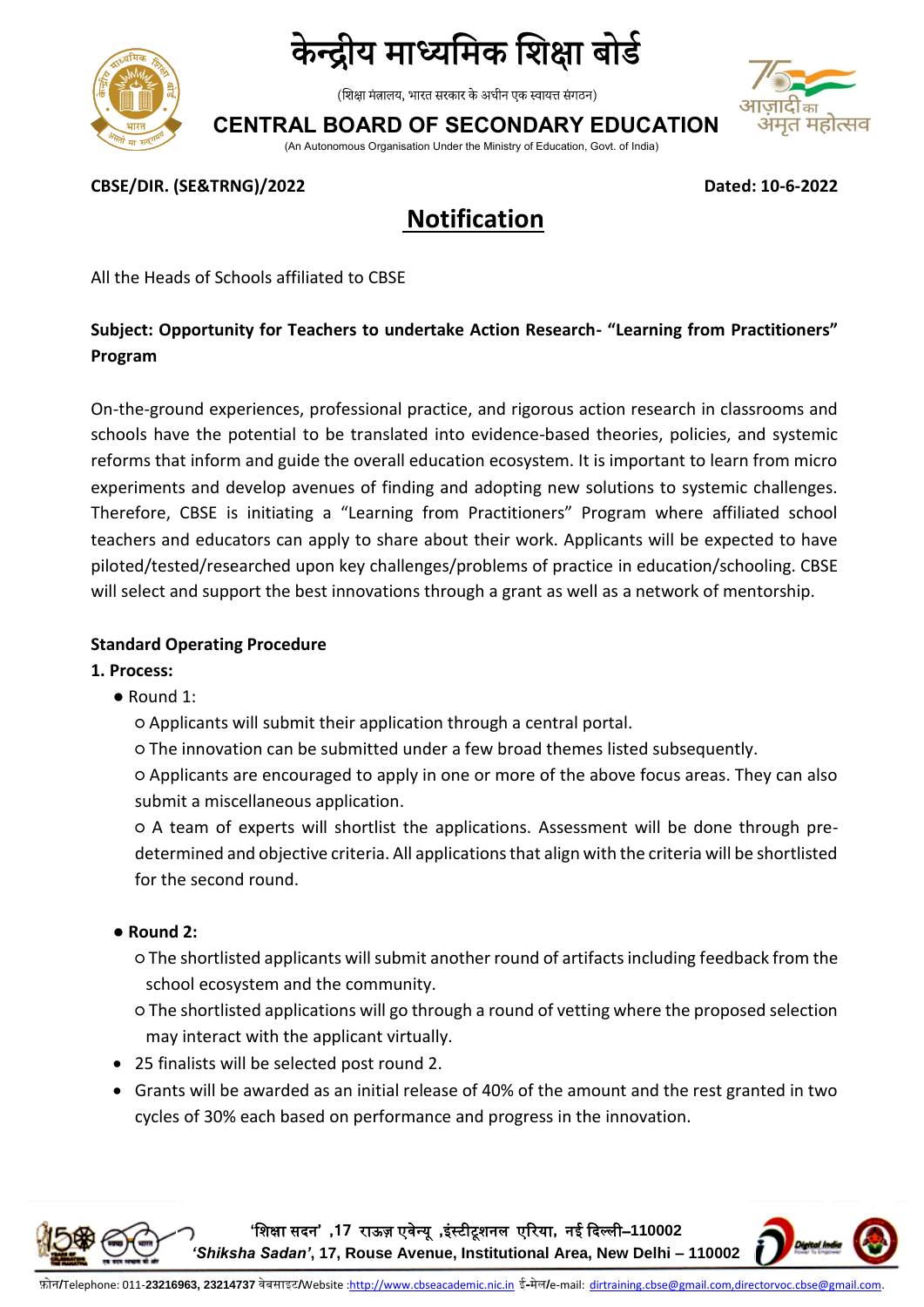

(शिक्षा मंत्रालय, भारत सरकार के अधीन एक स्वायत्त संगठन)

# ा महोत्सव

### **CENTRAL BOARD OF SECONDARY EDUCATION**

(An Autonomous Organisation Under the Ministry of Education, Govt. of India)

- **2. Eligibility:** 
	- All CBSE-affiliated faculty and staff are eligible to apply.
	- Proposals that address the subject level, grade/learning stage, school and governance level, community, teacher training can be submitted.
	- Preference will be given to proposals that are directly in alignment with National Education Policy, 2020.
	- Each applicant can only apply for 1 grant a year.
	- A group of applicants can also apply together. Maximum group members allowed are 4.
	- Finalists cannot apply for the same project next year.
	- The applicant has to apply for their own project, they cannot be nominated by someone else for the grant.
	- The application can be submitted in English or Hindi.

#### **3. Guidelines for Submitting Applications**

Aspirant/interested teachers of all schools affiliated by the Board are required to submit their proposals in the below link: **<https://forms.gle/jkeLMTbam1Ho8Gmr8>** latest by **31st August, 2022.**  This form can only be filled by using CBSE digital edu id.

#### All the details should be uploaded on the above link in **Annexure –A** (Word & Pdf both)

#### **4. Criteria for Selection**

○ A selection committee consisting of CBSE officials, educators and researchers will be constituted. This committee will be responsible for reviewing and short-listing the proposals. They will evaluate proposals according to:

- i. The significance of the problem and the solution.
- ii. The demonstrated impact of the innovation on students, educators and the wider education ecosystem.
- iii. Strategies in which key components have the potential to be adopted within and/or across disciplines (i.e., how readily can this innovation be adopted by others? Are special materials or special equipment required?).

#### **5. Post Selection: Growth and Support**

● The selected applicants will be given a fixed grant of Rs 25,000 in three instalments over a period of 1 year. The grant can be utilised towards generating and documenting evidence and scaling the program. The amount will be disbursed into the applicant's bank account, online.

**'**शिक्षा सदन**' ,17** राऊज़ एवेन्यू **,**इंस्टीटूिनल एररया**,** नई ददल्ली–**110002**  *'Shiksha Sadan'***, 17, Rouse Avenue, Institutional Area, New Delhi – 110002**

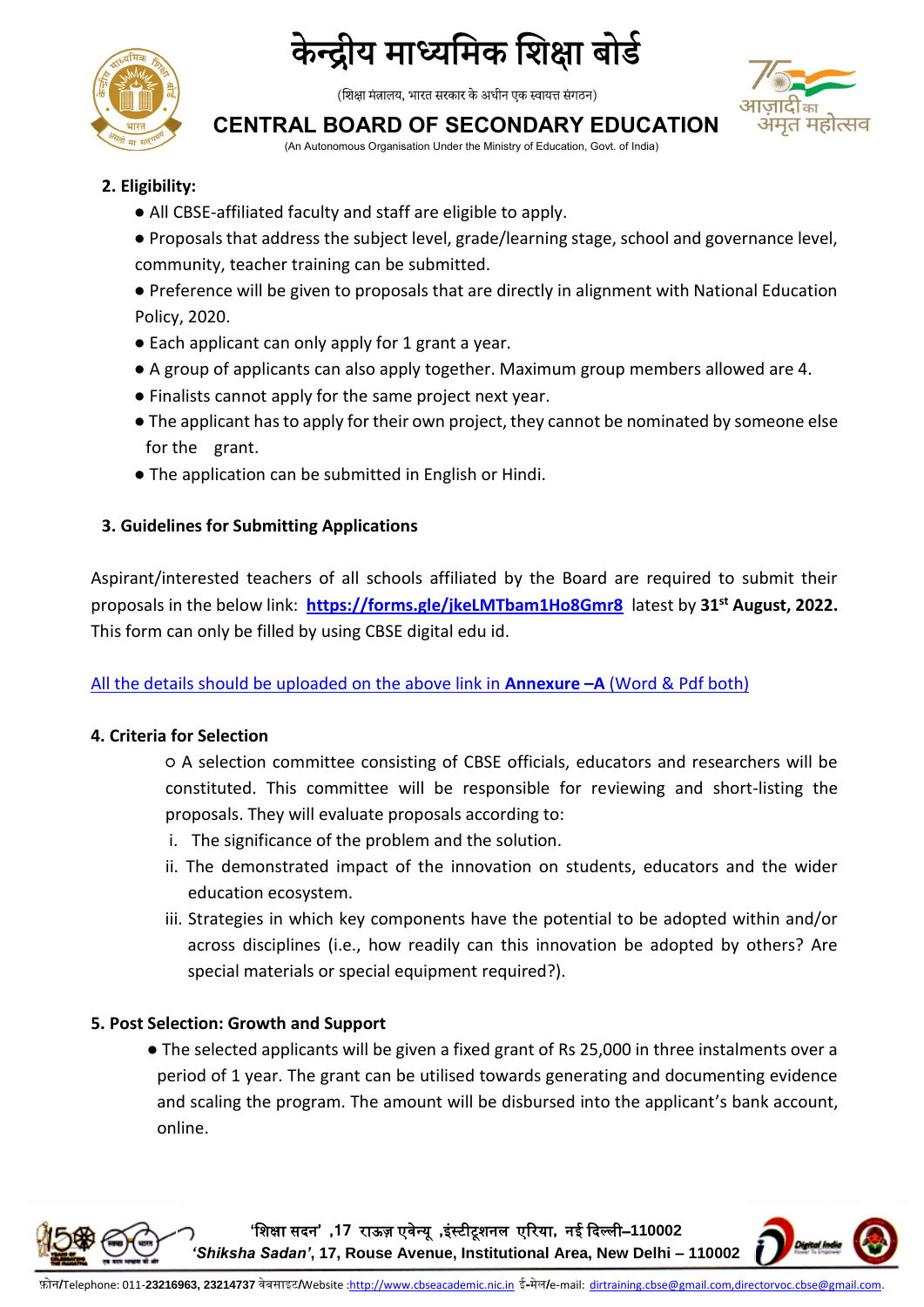

(शिक्षा मंत्रालय, भारत सरकार के अधीन एक स्वायत्त संगठन)

#### **CENTRAL BOARD OF SECONDARY EDUCATION**

(An Autonomous Organisation Under the Ministry of Education, Govt. of India)

- Finalists will receive mentorship from a network of experienced practitioners and educators.
- Finalists will become a part of a community of committed individuals that will serve as a platform for the exchange of ideas and learning.
- Finalists are expected to submit a detailed report on the project on the following key areas:
- Documentation of processes
- Guidelines for implementing in varied contexts
- Evidence of impact

In this regard, the Heads of all CBSE affiliated schools are requested to circulate this information with the teachers to encourage them to participate and to share the above link with all to confirm participation by registering for the same. All queries are welcome at **support@cbsedigitaledu.in**

**(Dr. Biswajit Saha)**

**Director (Skill Education and Training)**

Copy to the respective Heads of Directorates, Organizations and Institutions as indicated below with a request to disseminate the information to all the schools under their jurisdiction:

- 1. The Commissioner, Kendriya Vidyalaya Sangathan, 18, Institutional Area, Shaheed Jeet Singh Marg, Delhi - 110016.
- 2. The Commissioner, Navodaya Vidyalaya Samiti, B-15, Sector-62, Institutional Area, Noida 201309.
- 3. The Director of Education, Directorate of Education, Govt. of NCT of Delhi, Old Secretariat, Delhi 110054
- 4. The Director of Public Instructions (Schools), Union Territory Secretariat, Sector 9, Chandigarh 160017
- 5. The Director of Education, Govt. of Sikkim, Gangtok, Sikkim 737101
- 6. The Director of School Education, Govt. of Arunachal Pradesh, Itanagar 791111
- 7. The Director of Education, Govt. of Andaman & Nicobar Islands, Port Blair 744101
- 8. The Director, Central Tibetan School Administration, ESSESS Plaza, Community Centre, Sector 3, Rohini.
- 9. The Secretary, Sainik Schools Society, Room No.101, D-1 Wing, Sena Bhawan, New Delhi-110001
- 10. The Additional Director General of Army Education, A Wing, Sena Bhawan, DHQ, PO, New Delhi 110001
- 11. The Secretary AWES, Integrated Headquarters of MoD (Army), FDRC Building No. 202, Shankar Vihar (Near APS), Delhi Cantt – 110010

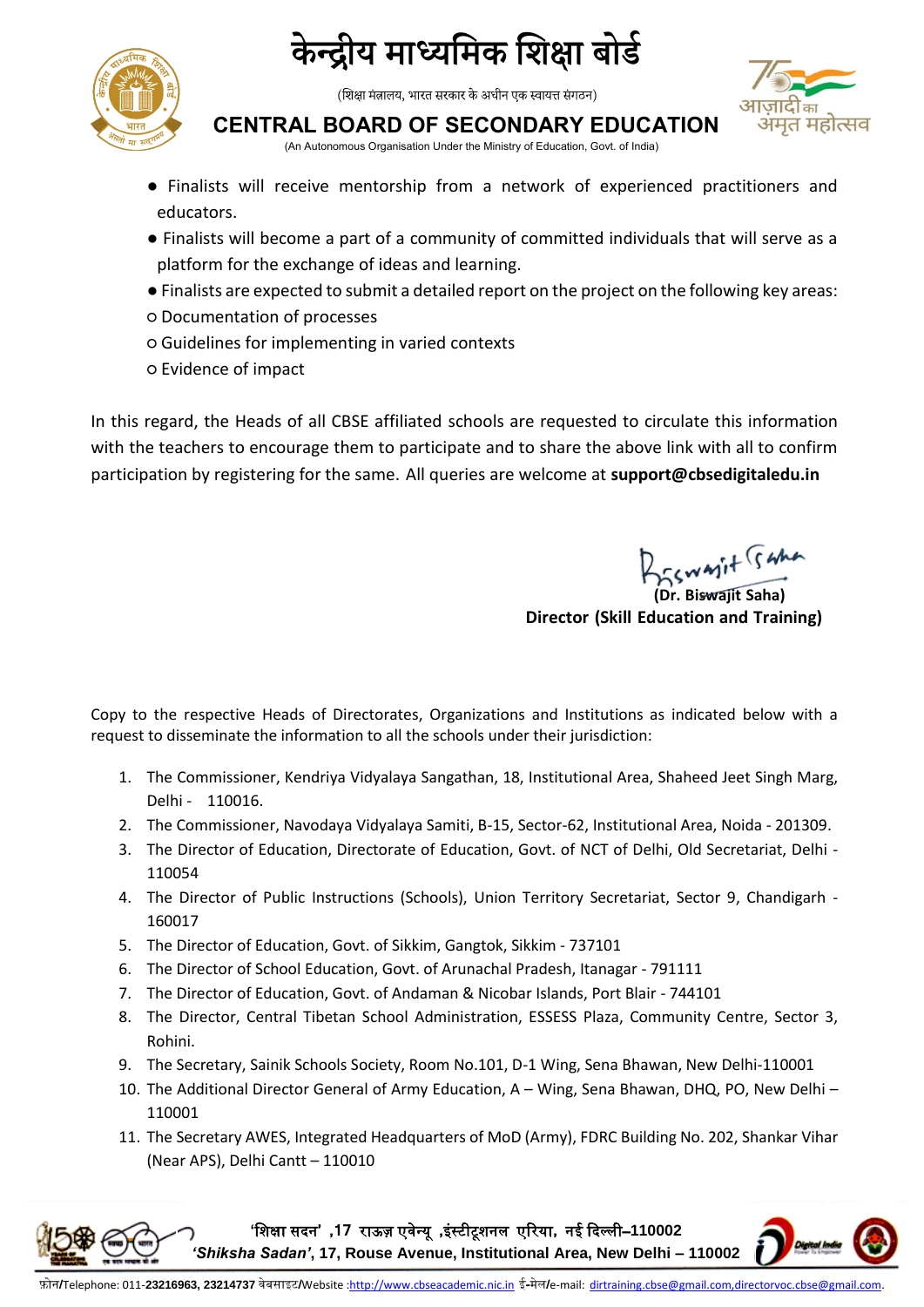

(शिक्षा मंत्रालय, भारत सरकार के अधीन एक स्वायत्त संगठन)



#### **CENTRAL BOARD OF SECONDARY EDUCATION**

(An Autonomous Organisation Under the Ministry of Education, Govt. of India)

- 12. The Secretary Eklavya Model Residential Schools|(EMRS), Ministry of Tribal Affairs, Governement of India.
- 13. The Chairman, Odisha Adarsha Vidyalaya Sangathan, N-1/9, Near Doordarshan Kendra, PO Sainik School Nayapalli, Bhubaneswar, Odisha-751005.
- 14. The Deputy Secretary to Chairman, CBSE for kind information of the Chairman, CBSE
- 15. All the Heads of Department of the Board.
- 16. All the Regional Directors/Regional Officers/Head-COEs, CBSE with the request to send this circular to all the Heads of the affiliated schools of the Board in their respective regions for compliance.
- 17. Head (Media & Public Relations), CBSE
- 18. Assistant Secretary (IT), CBSE, Rouse Avenue with the request to upload this notification on the CBSE Academic website.
- 19. Incharge, Hindi Cell, CBSE HQ for Hindi Translation of this notification.

Director (Skill Education and Training)